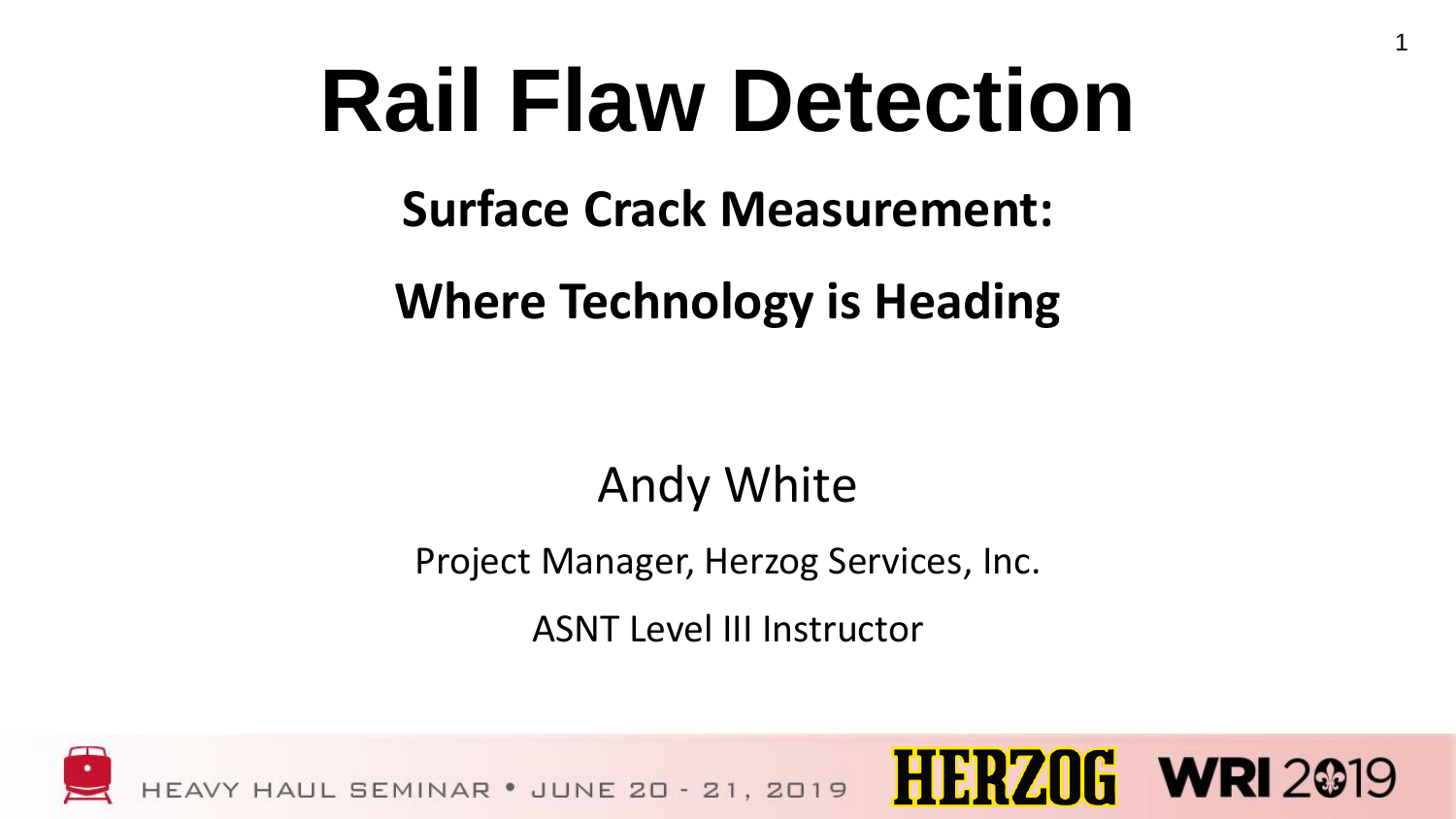## **Importance of Rail Inspections**

#### **Better inspections**

- Improve safety
- Avoid costly derailments
- Maintain operations





Manchester, New York - 1911

**HERZOG WRI2019** 

UL SEMINAR . JUNE 20 - 21, 2019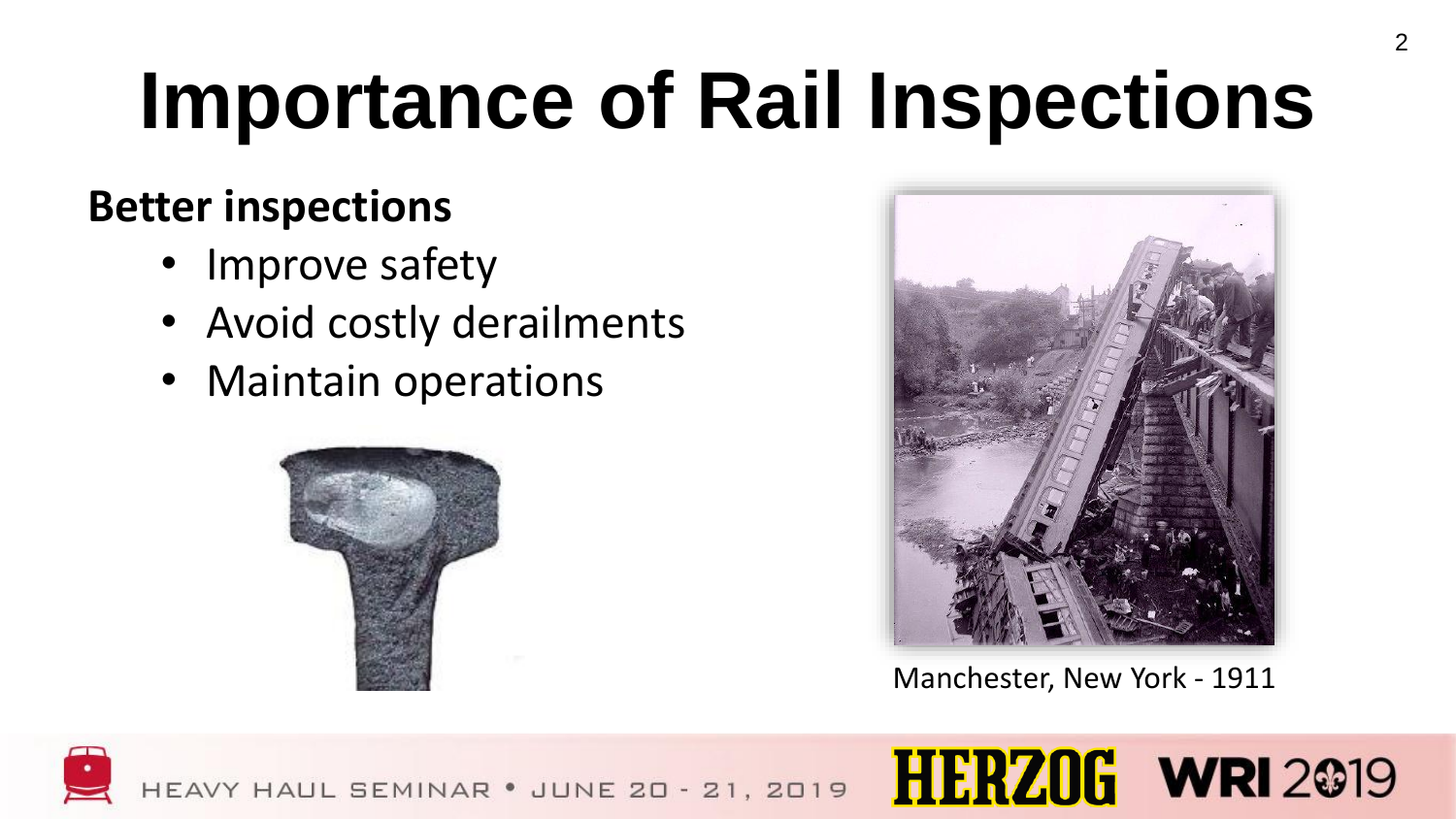## **Inspection Type**

#### **Visual**

- Track inspectors
- Non-volumetric

#### **Induction**

- Magnetic principles
- Partially volumetric

#### **Ultrasound**

• Mechanical sound energy

SEMINAR . JUNE 20 - 21, 2019

• Mostly volumetric



### **HERZOG WRI2019**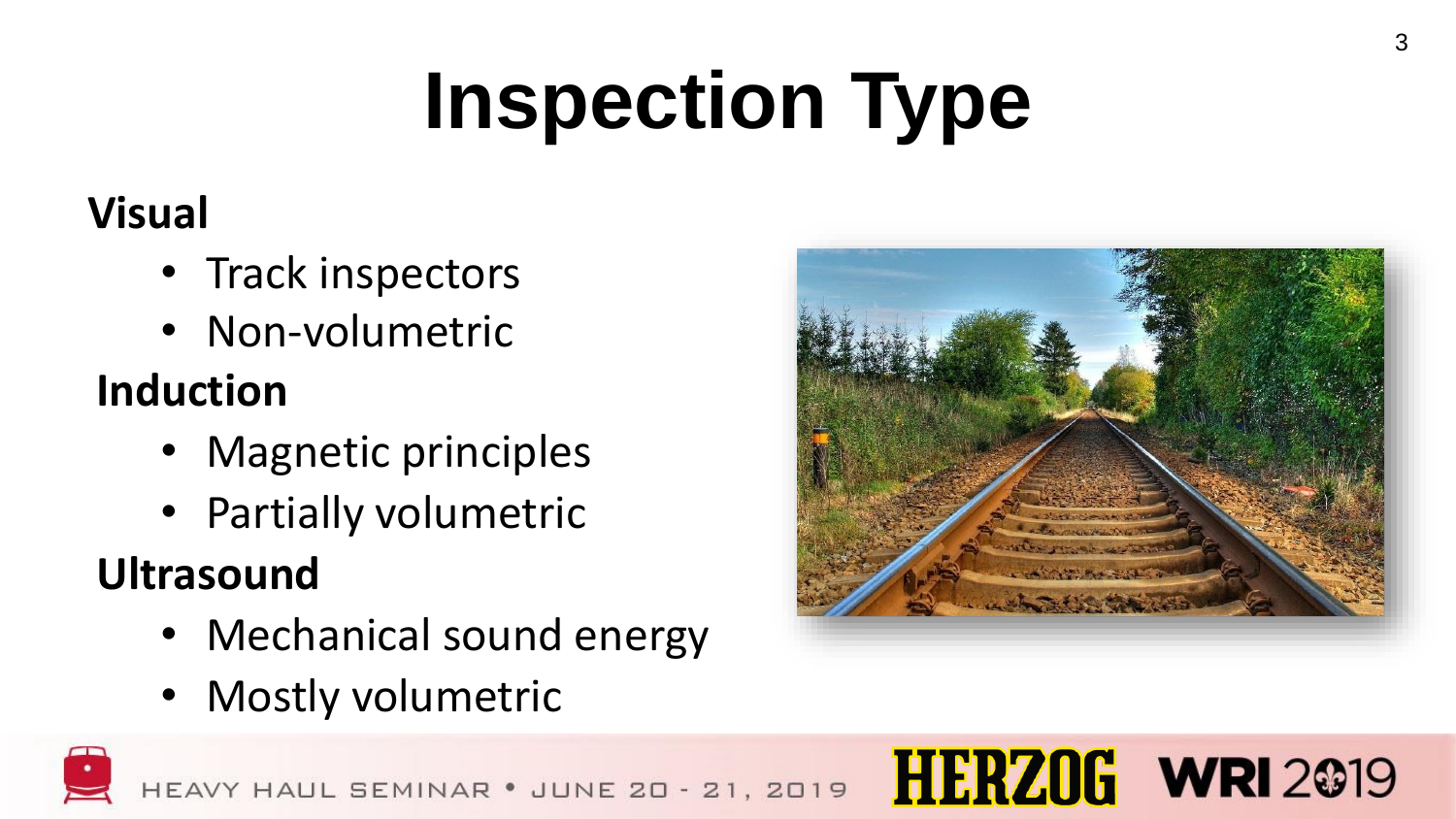## **Inspection Type**

#### **Induction**

- •Magnetic principles
- •Partially volumetric





 $\mathbf{G}$  WRI 2019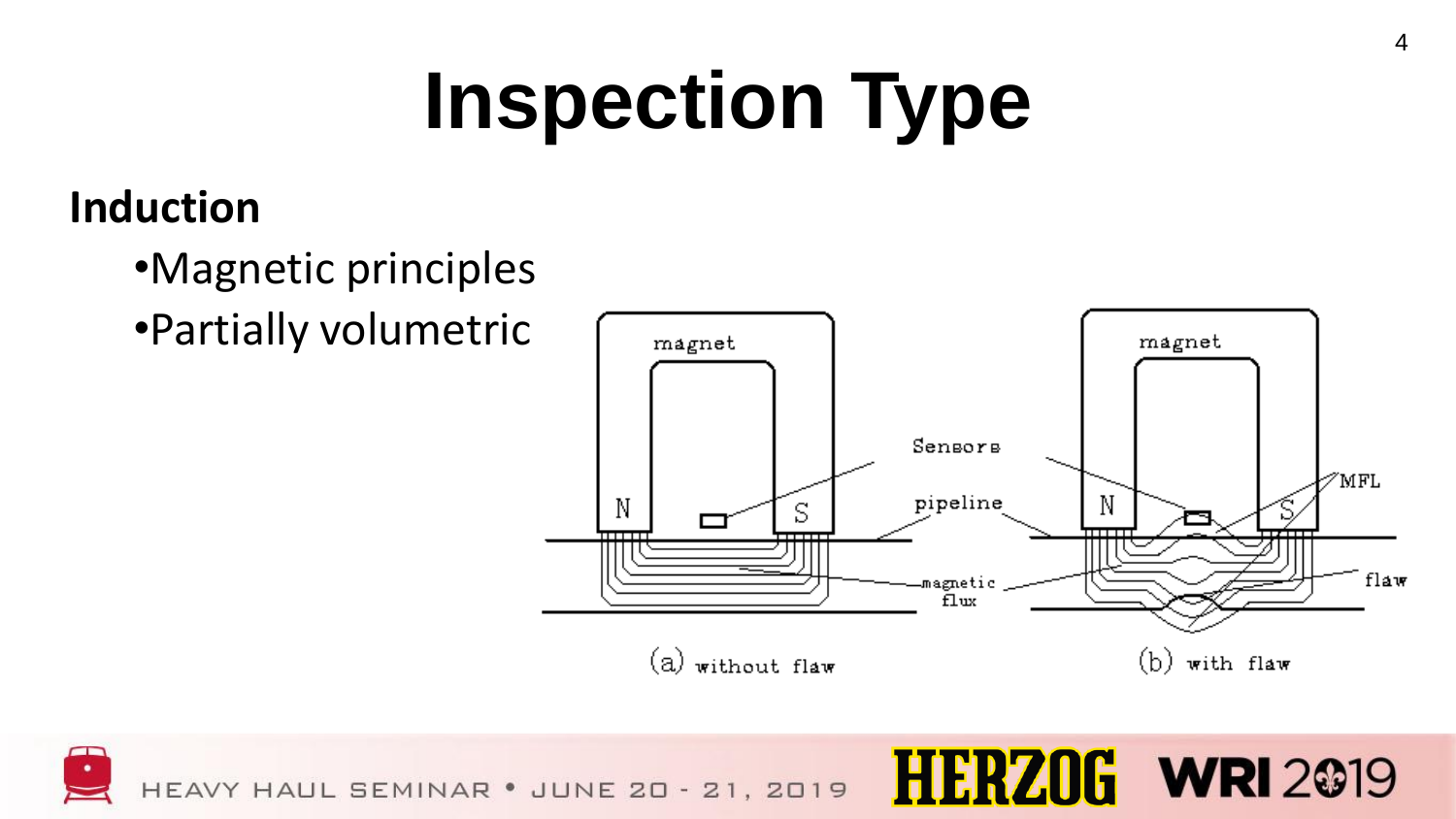# **Inspection Type**

#### **Ultrasound**

- •Mechanical sound energy
- •Mostly volumetric







MINAR · JUNE 20 - 21, 2019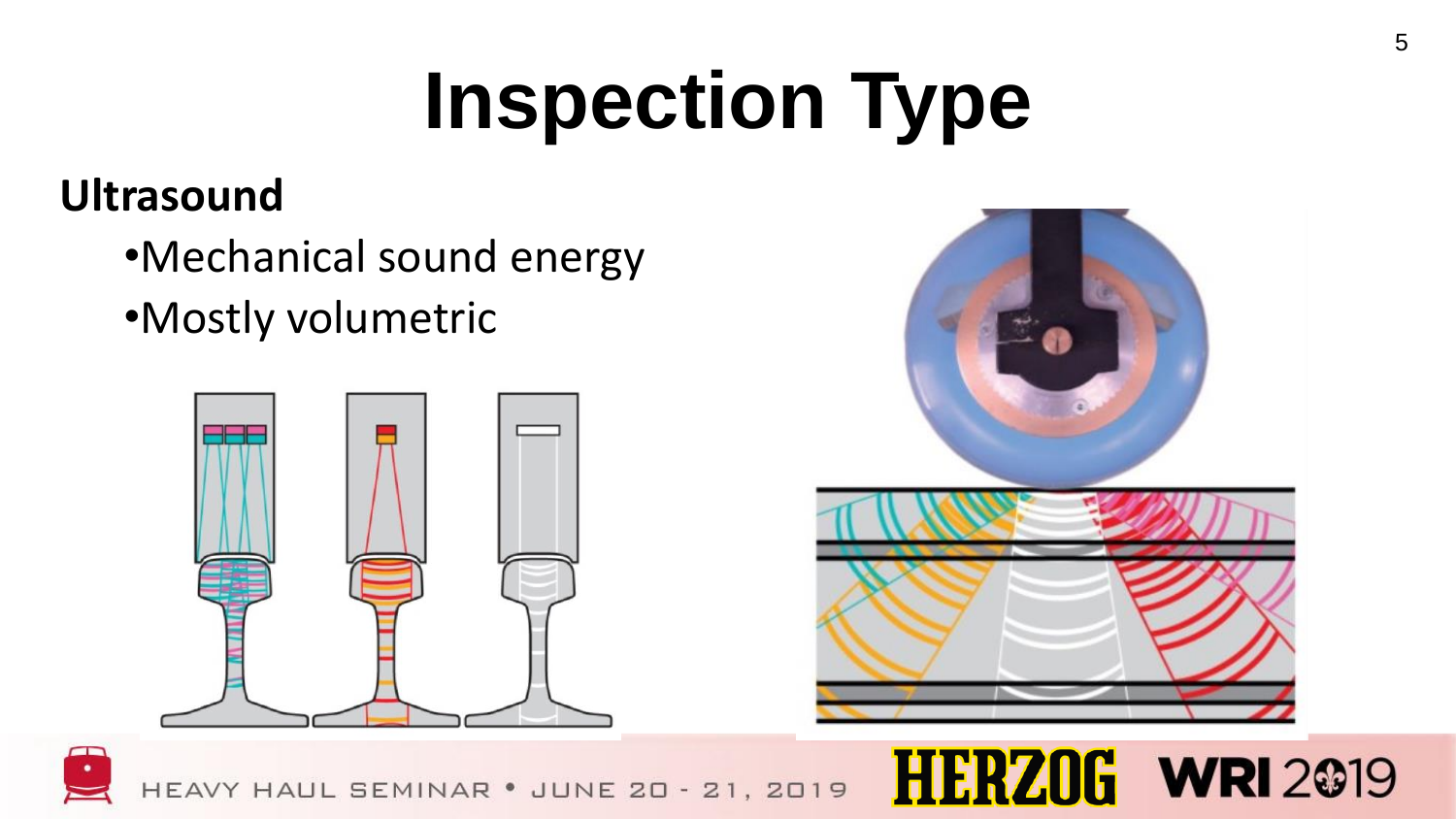### **Conventional Ultrasound**





#### **Fixed probe locations**

**HERZOG WRI 2019** 

#### **Roller search unit (RSU)**



HEAVY HAUL SEMINAR . JUNE 20 - 21, 2019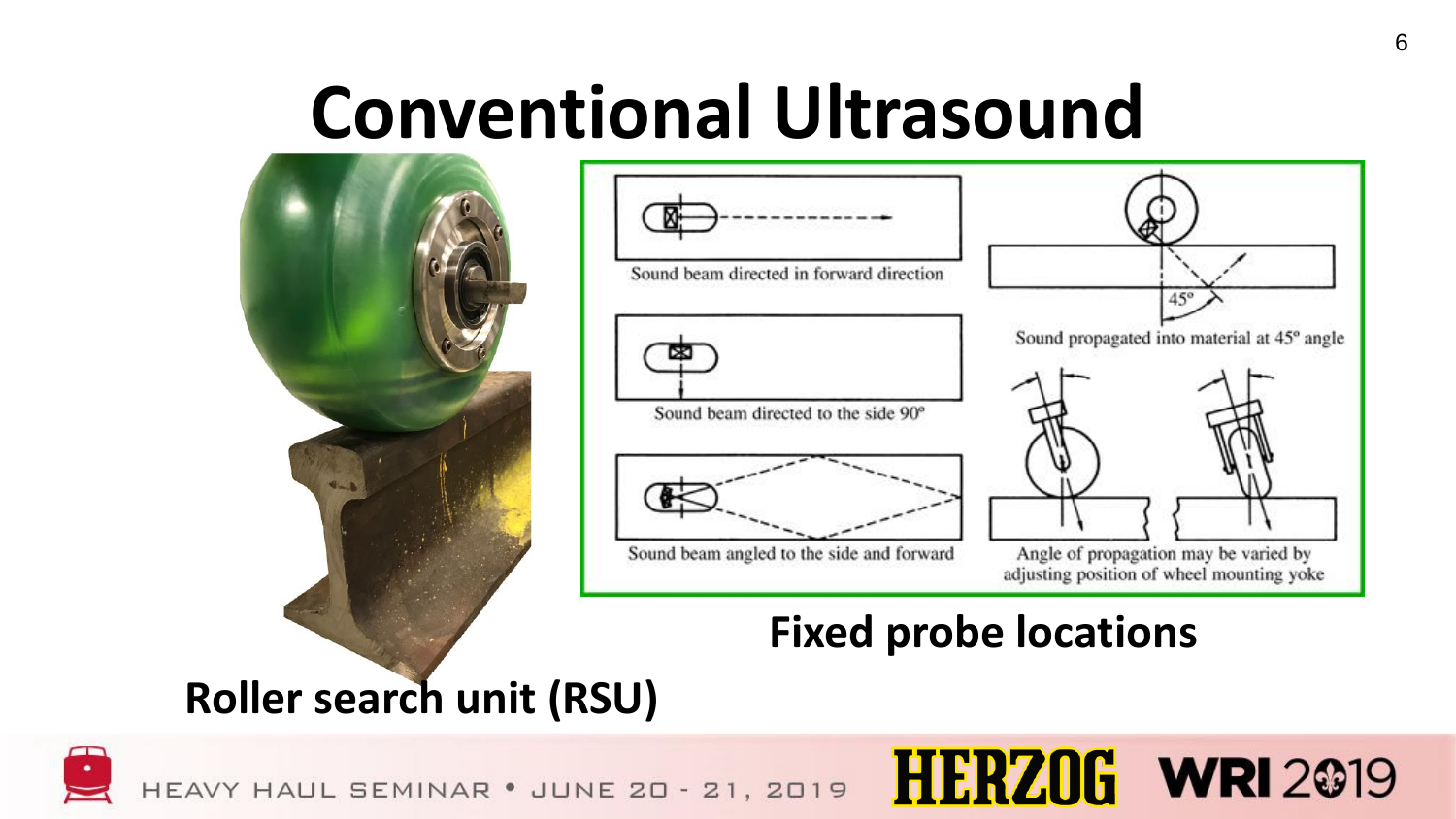## **Current Application of Probes**





#### **Utility Type Vehicle**



**Pushcart Handheld**



HEAVY HAUL SEMINAR . JUNE 20 - 21, 2019 HERZOG WRI 2019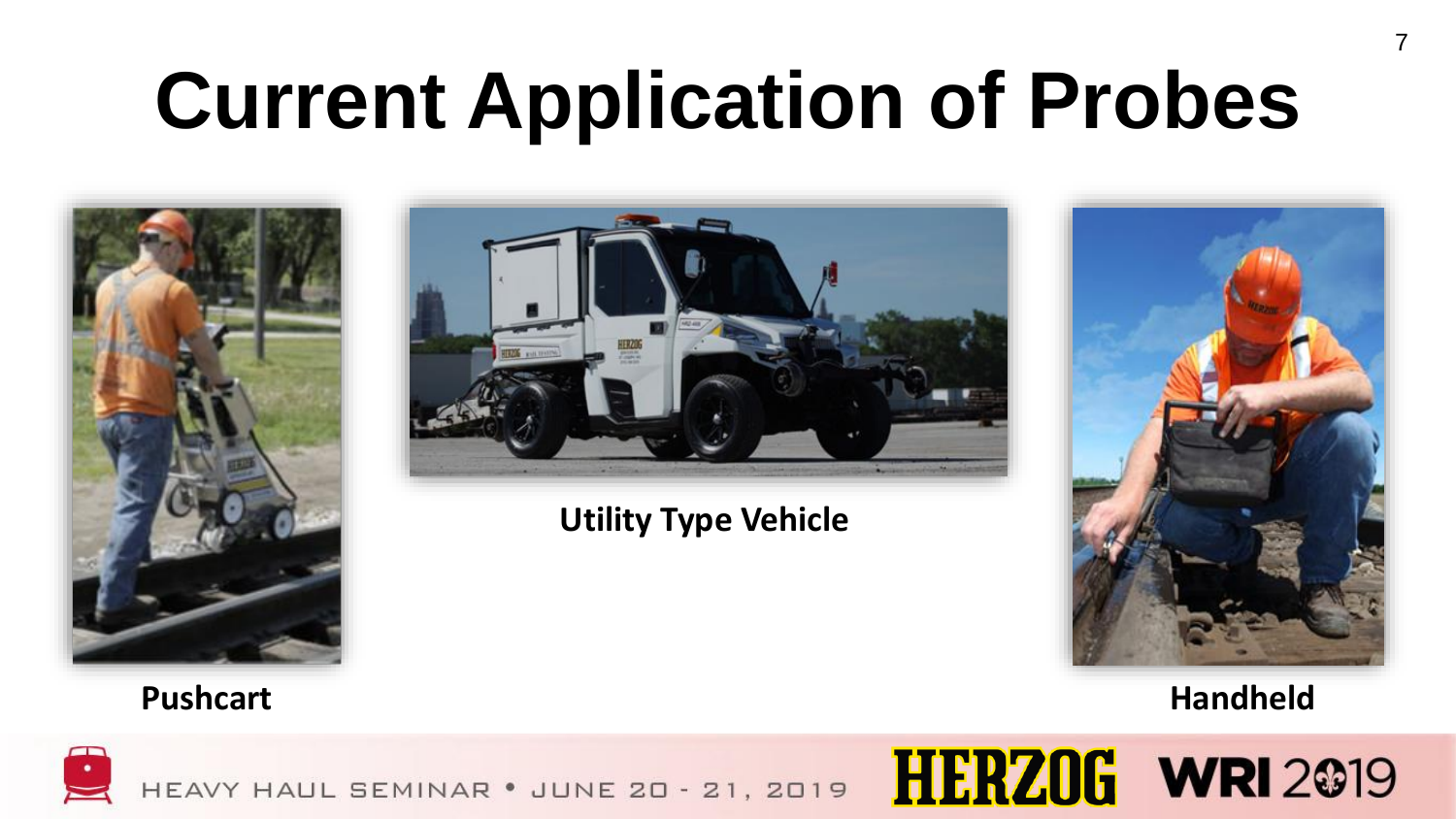## **Current Application of Probes**



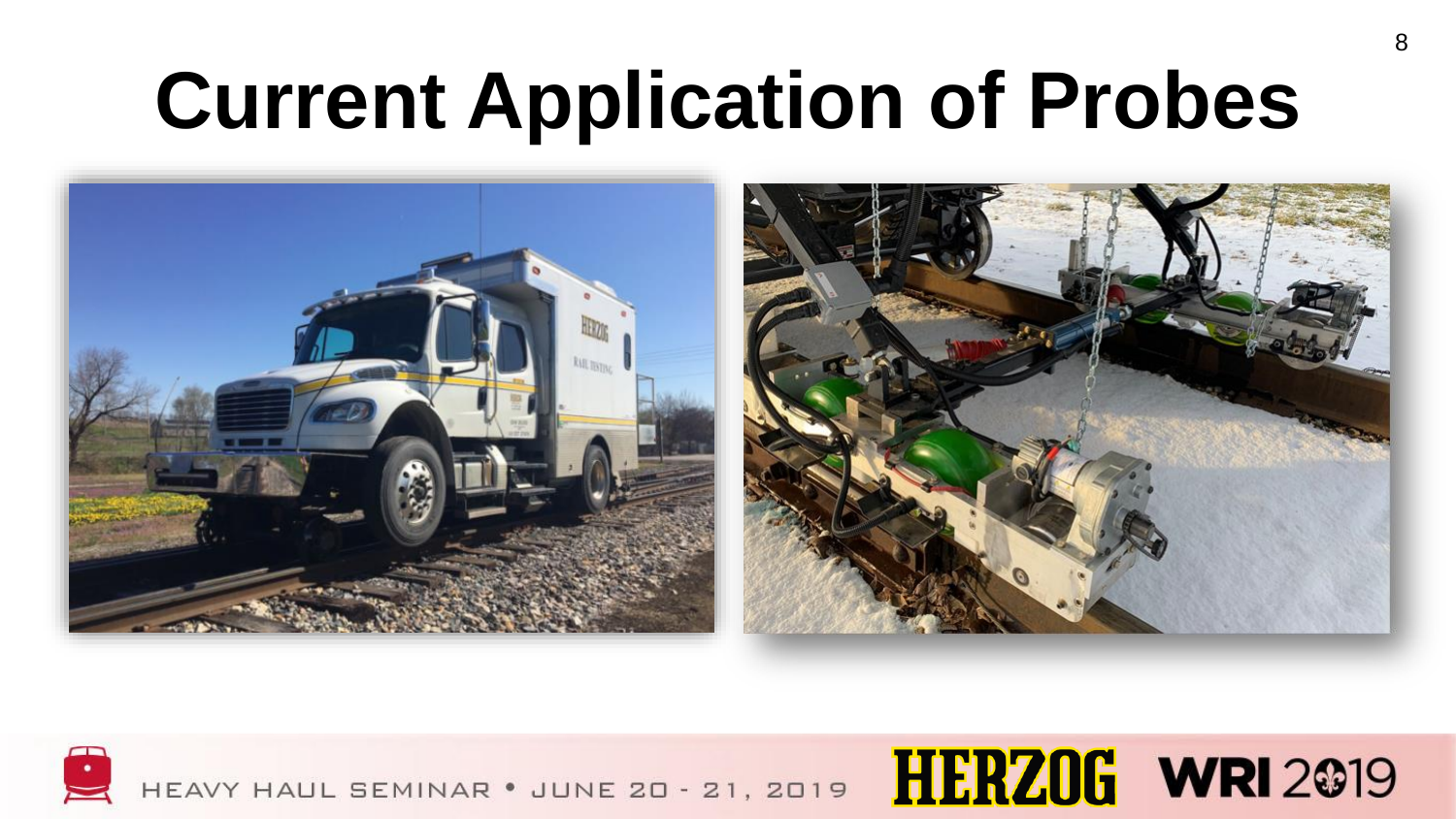## **Recent Ultrasonic Developments**

### **Phased Array**

- Roller search unit (RSU)
- Electronic steering of sound beam





**HERZOG WRI2019** 

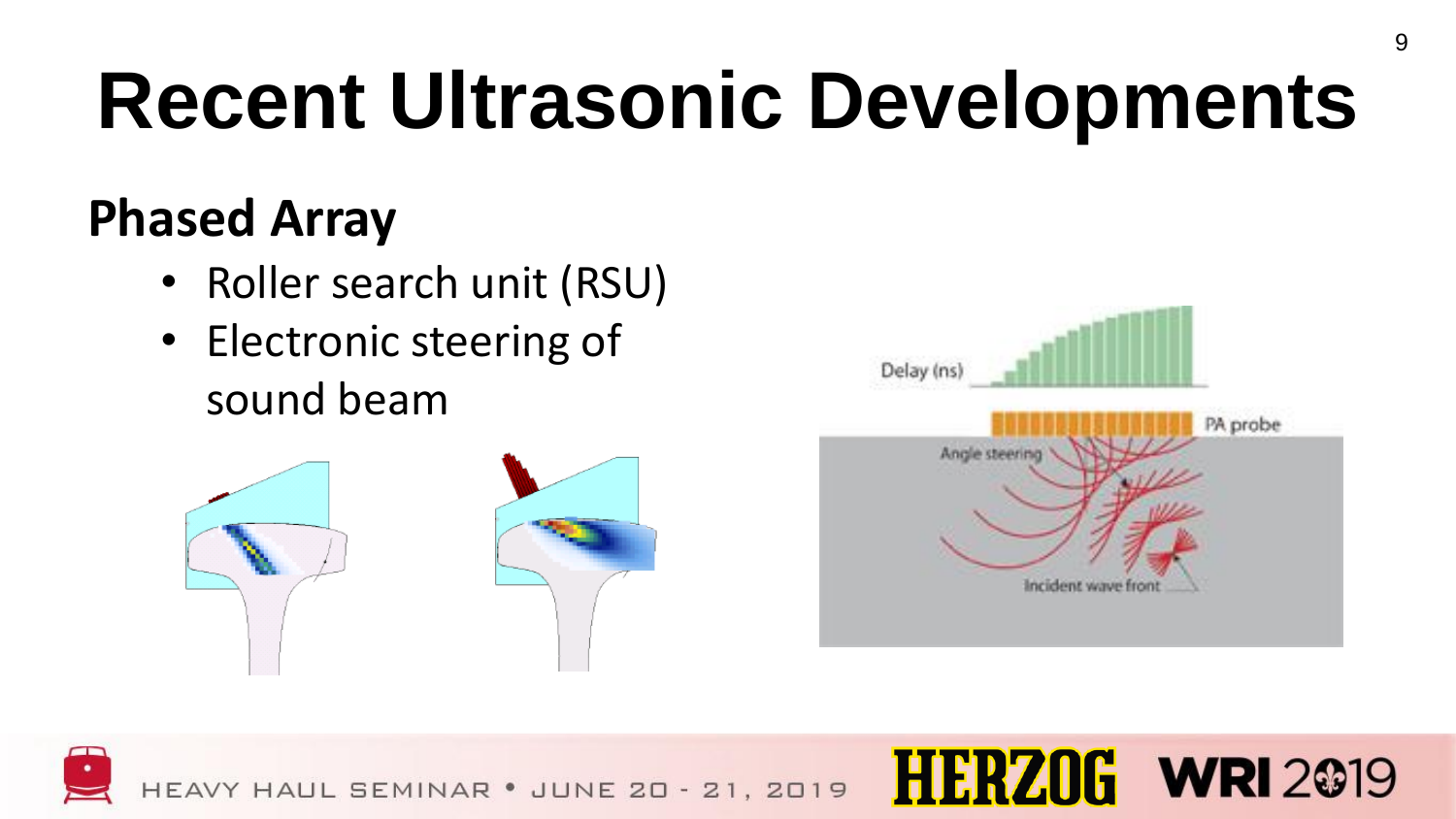# **Rolling Contact Fatigue (RCF)**

### **Caused by cold rolling (work hardened)**

- Difficult to measure
- Can grow into more serious defects



HERZO

 $G$  WRI 2019

10



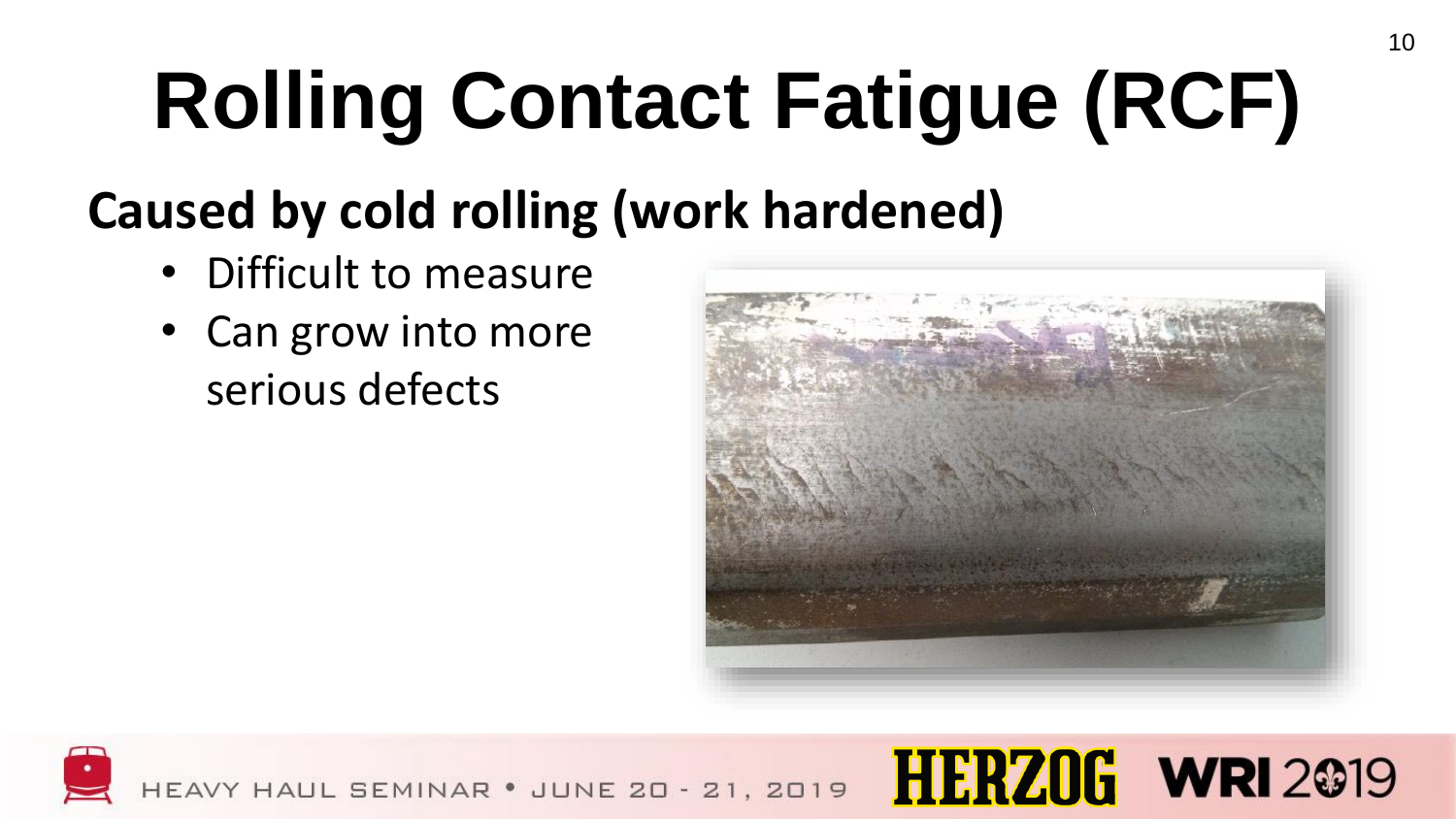# **Rolling Contact Fatigue (RCF)**

### **Eddy Current**

- Measures crack length
- Assumed crack depth

### **Visual**

• Crack density



 $\mathsf{F}$  WRI 2019

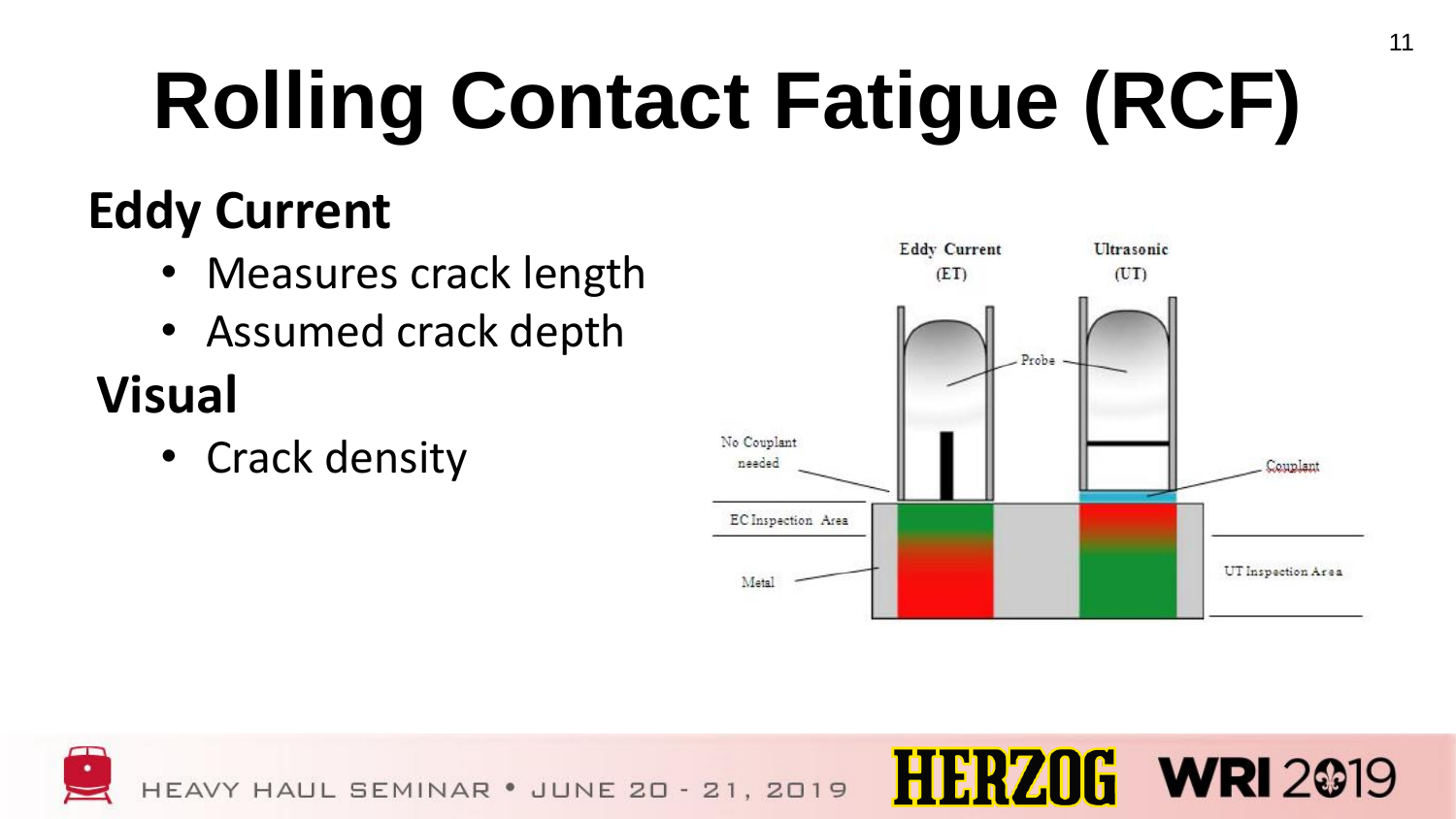# **Rolling Contact Fatigue (RCF)**

#### **Full Matrix Capture (FMC) Total Focusing Method(TFM)**

• TBD



 $\mathbf{h}$  WRI 2019

1:19!*V* 

12

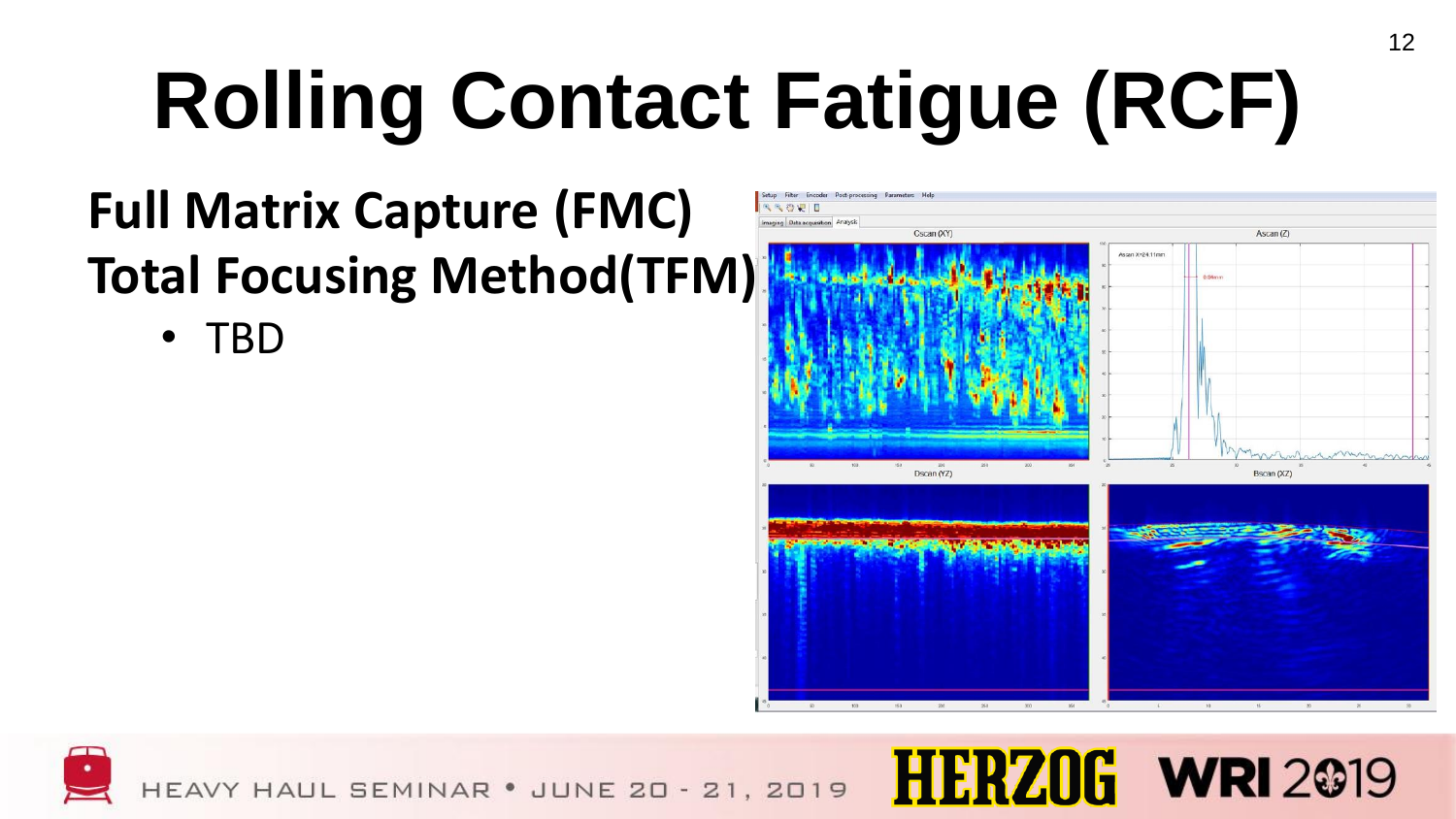## **Future of rail testing**

#### **"Smart" Systems**

- Artificial intelligence
- Neural net
- Big data
- Autonomous systems



**HERZOG WRI2019** 

HAUL SEMINAR . JUNE 20 - 21, 2019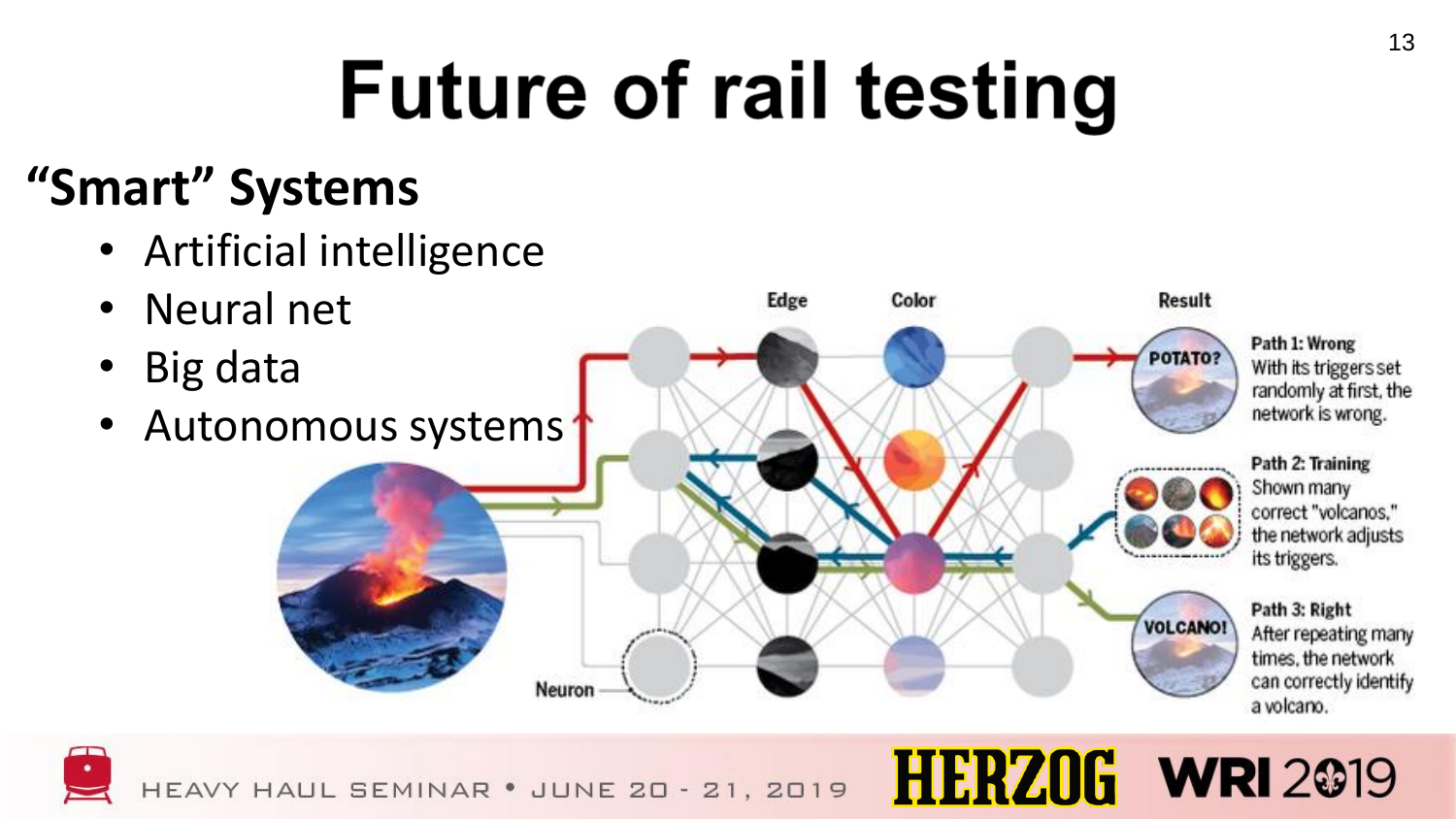## **Future of Rail Testing**

#### **Non-contact test systems**

- Laser-induced ultrasonic testing
- EMATS

### **Multiple inspection services**

- Ultrasonic
- Eddy Current
- Vision
- Geometry